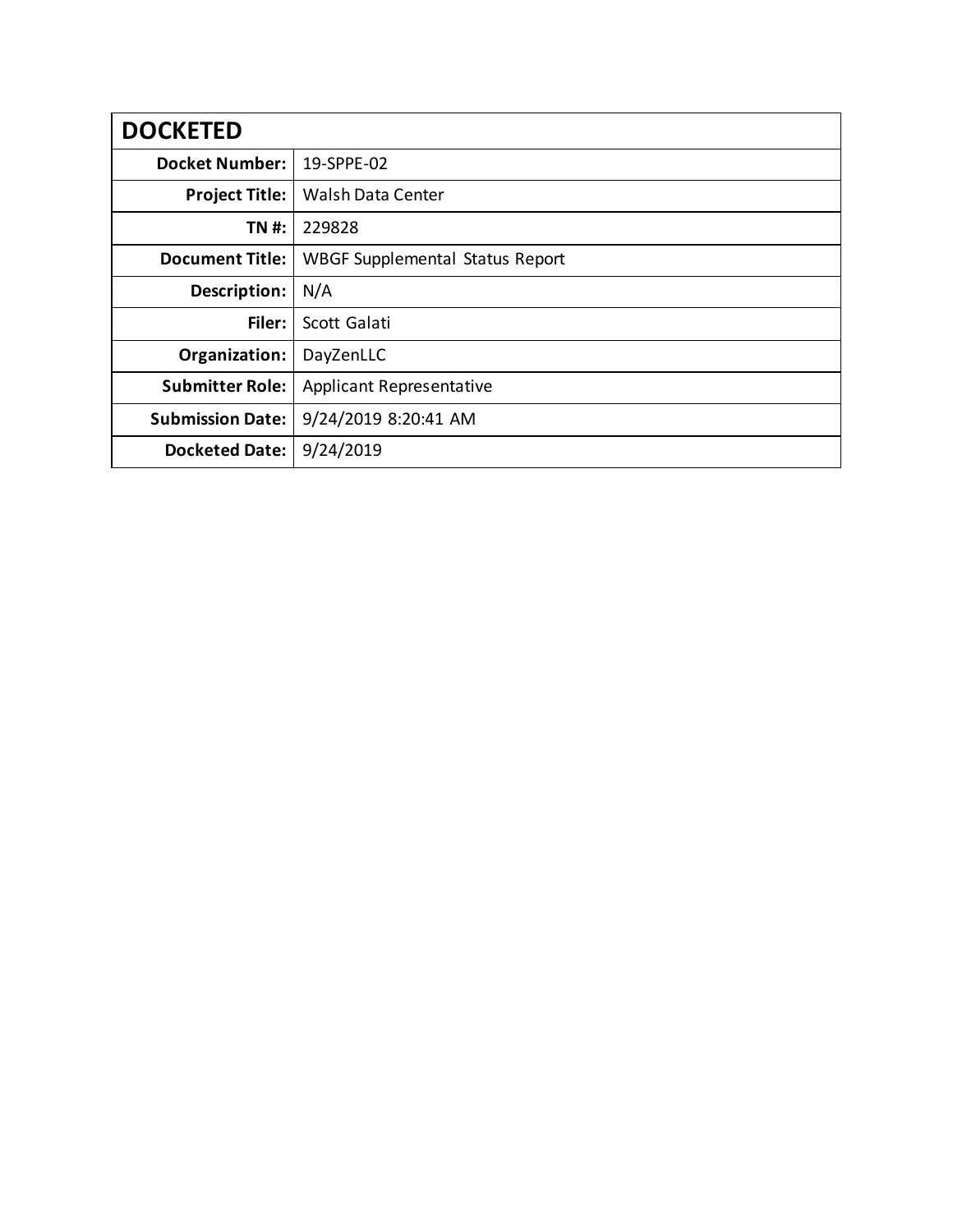Scott A. Galati **DAYZEN LLC** 1720 Park Place Drive Carmichael, CA 95608 (916) 441-6574

## STATE OF CALIFORNIA

## Energy Resources Conservation and Development Commission

Application For Small Power Plant Exemption for the **WALSH BACKUP GENERATING FACILITY**

## In the Matter of: **DOCKET NO: 19-SPPE-2**

## **651 WALSH PARTNERS, LLC'S SUPPLEMENTAL STATUS REPORT**

651 Walsh Partners, LLC (WP, LLC) previously filed its response to Staff's Memorandum Regarding its Issue Identification Report and Proposed Schedule on August 26, 2019 in preparation for discussions at the August 29, 2019 Committee Status Conference. In that response WP, LLC proposed that since it was currently preparing responses to Staff's Data Request Set 1, it was premature to set a schedule for Staff to prepare its Initial Study/Mitigated Negative Declaration (IS/MND). Due to the amount of time required to prepare the information Staff requested, WP, LLC has not yet been able to file its complete supplemental responses for Data Request Set 1. Since the time of the Status Conference, Staff has also issued Data Request Set 2.

Therefore, WP, LLC proposes that it file its complete supplemental responses by October 21, 2019 and proposes it and Staff work together to file a joint stipulated schedule for publishing the IS/MND by October 31, 2019. WP, LLC believes Staff will be able to publish the IS/MND in November, 2019.

WP, LLC acknowledges that Staff may have additional data needs after it reviews WP, LLC's final responses to Staff Data Request Sets 1 and 2. WP, LLC agrees not to object (on the grounds that discovery is closed) to additional Staff data requests as long